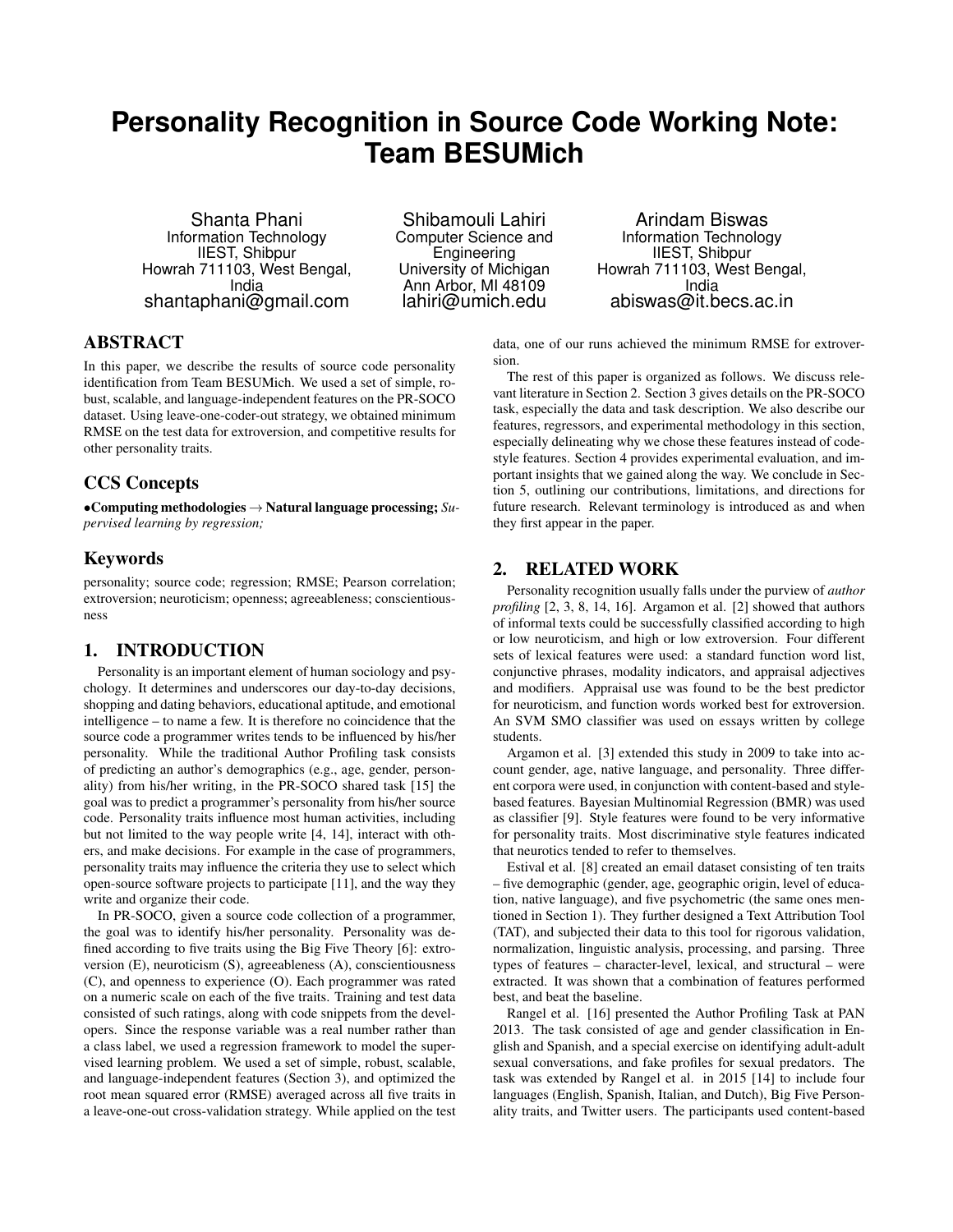Table 1: Statistics of the distribution of the number of code snippets in the PR-SOCO dataset. α represents the *power-law exponent* of the distribution. We also give the corresponding *p*-value ( $> 0.05$  indicates significance).

| Training data |        |       |     |       |       |          |                 |
|---------------|--------|-------|-----|-------|-------|----------|-----------------|
| Min           | Median | Mean  | Max | SD    | TOTAL | $\alpha$ | <i>p</i> -value |
|               | 29     | 35.53 | 121 | 24.35 | 1741  | 2.86     | O 91            |
| Test data     |        |       |     |       |       |          |                 |
| Min           | Median | Mean  | Max | SD    | TOTAL | $\alpha$ | $p$ -value      |
| 13            | 28     | 35.76 | 108 | 22.98 | 751   | 3.06     | - ( )           |

features (bag of words, word n-grams, term vectors, *tfidf* n-grams, named entities, dictionary words, slang words, ironic words, sentiment words, emotional words), and style-based features (frequencies, punctuation, POS, verbosity measures, several different tweetspecific statistics such as mentions, hashtags, and URLs). The highest accuracies in gender identification were achieved in Dutch and Spanish with values over 95%.

While all the above studies are important, and ground-breaking in some cases, we found none that looked into personality recognition from *source code*. From that perspective, the PR-SOCO shared task breaks a unique ground [15].

#### 3. TASK DESCRIPTION

The PR-SOCO task [15] released a set of text files for 70 programmers – 49 as training data, and 21 as test. Each text file consisted of several source code snippets. The number of code snippets vary significantly from programmer to programmer. We show the distribution of snippets in Table 1. It is to be noted that the distribution forms a *power law* with exponent  $\alpha = 2.86$  for the training data, and 3.06 for the test data (statistically significant in both cases; cf. [5]). Furthermore, there is considerable similarity among the programmers in the way they wrote code. This stems from two factors: (a) the programmers were given standardized coding questions (*prompts*) to implement, and (b) they were not precluded from using the Internet and copy-pasting code thereof. This resulted in substantial similarity between programmers. Moreover, oftentimes programmers wrote comments and named variables in non-English languages (we detected Spanish in manual investigation), and also submitted run information (which should ideally remain separate from the code).

All the above observations indicate that the data contains much noise. While we could have opted for a serious filtering and preprocessing step, such procedure was considered potentially harmful, because we could end up removing useful information such as coding style and unique developer signature. Note also that much of the source code is not natural language, so standard NLP tools such as parsers, named entity recognizers, and POS taggers would have been useless in such a scenario. Explicit code style indicators such as commenting and indentation patterns could have been useful, but the possibility of copy-pasting code from the Internet renders such features useless. Since comments and run information were intermixed with code, we needed a set of simple, robust, powerful, scalable, and language-independent features.

We are of the opinion that the only type of features that can offer all five of the above desiderata comes from word and character n-grams. They kill two birds with one stone: they are robust and resistant against copy-pasting from the Internet (because of the *shingling* property much used in plagiarism research [1]), and they are very effective at discriminating between author styles (as evidenced in authorship attribution studies [7, 13, 17]).

We therefore experimented with the two following categories of features: (1) **Bag of words**, and (2) **Character n-grams** ( $n = 1, 2$ , 3) with and without space characters and punctuation symbols. For each category, we experimented with lowercase and original case formatting, and three representations: binary (presence/absence), term frequency (tf), and tfidf. Word n-grams ( $n = 2, 3$ ), and combination of different types of features (*feature fusion*; cf. [10]) could not be explored due to sparsity and runtime issues, which we would like to investigate in future.

We used three different regression models (*general linear models*) from the scikit-learn package [12]: Linear Regression, Ridge Regression, and Lasso. For Linear and Ridge Regression, we used default parameter settings. For Lasso, we tuned the  $\alpha$  parameter as described in the next section. In the next section, we will see how the combinations of different features and regressors perform.

#### 4. RESULTS

As mentioned in Section 1, we performed leave-one-coder-out cross-validation on the training data to find out the optimal featureregressor combination, as well as the optimal parameter settings. We used the average across five RMSEs (for five personality traits) as our objective function. The reason we did not use Pearson Correlation Coefficient ( $\rho$ ) or its square  $(R^2)$  is because there exists some debate as to whether we should use pure  $R^2$  or adjusted  $R^2$ . RMSE avoids this debate. We would like to *minimize* the mean RMSE.

The main results are shown in Table 2 through Table 4. Note that overall, Linear Regression performs the worst, with high RM-SEs across most feature combinations. This is expected, because the output space should be highly non-linear in terms of features. Ridge Regression and Lasso perform much better, with the best values coming out of Lasso using character unigrams (lowercased) – for binary, tf, and tfidf. This is a rather surprising finding, as it shows two things: (a) a handful of very simple character unigrams can capture very complex and highly non-linear output spaces, and (b) character unigrams beat more complex features in expressive power.

As next step, we proceeded to tune the Lasso parameter  $\alpha$  that governs the *shrinkage* of coefficients. Note from Table 2 to Table 4 that the lowest RMSE came from lowercased character unigrams and *tfidf*. Hence, we used this combination, and tweaked the  $\alpha$ parameter of Lasso. We obtained the following five top-performing combinations:

- 1. all characters, Lasso  $\alpha = 0.05$ , mean RMSE = 8.38.
- 2. all non-space characters, Lasso  $\alpha = 0.05$ , mean RMSE = 8.38.
- 3. all characters, Lasso  $\alpha = 0.1$ , mean RMSE = 8.4.
- 4. all non-space characters, Lasso  $\alpha = 0.1$ , mean RMSE = 8.4.
- 5. all characters, Lasso  $\alpha = 0.01$ , mean RMSE = 8.41.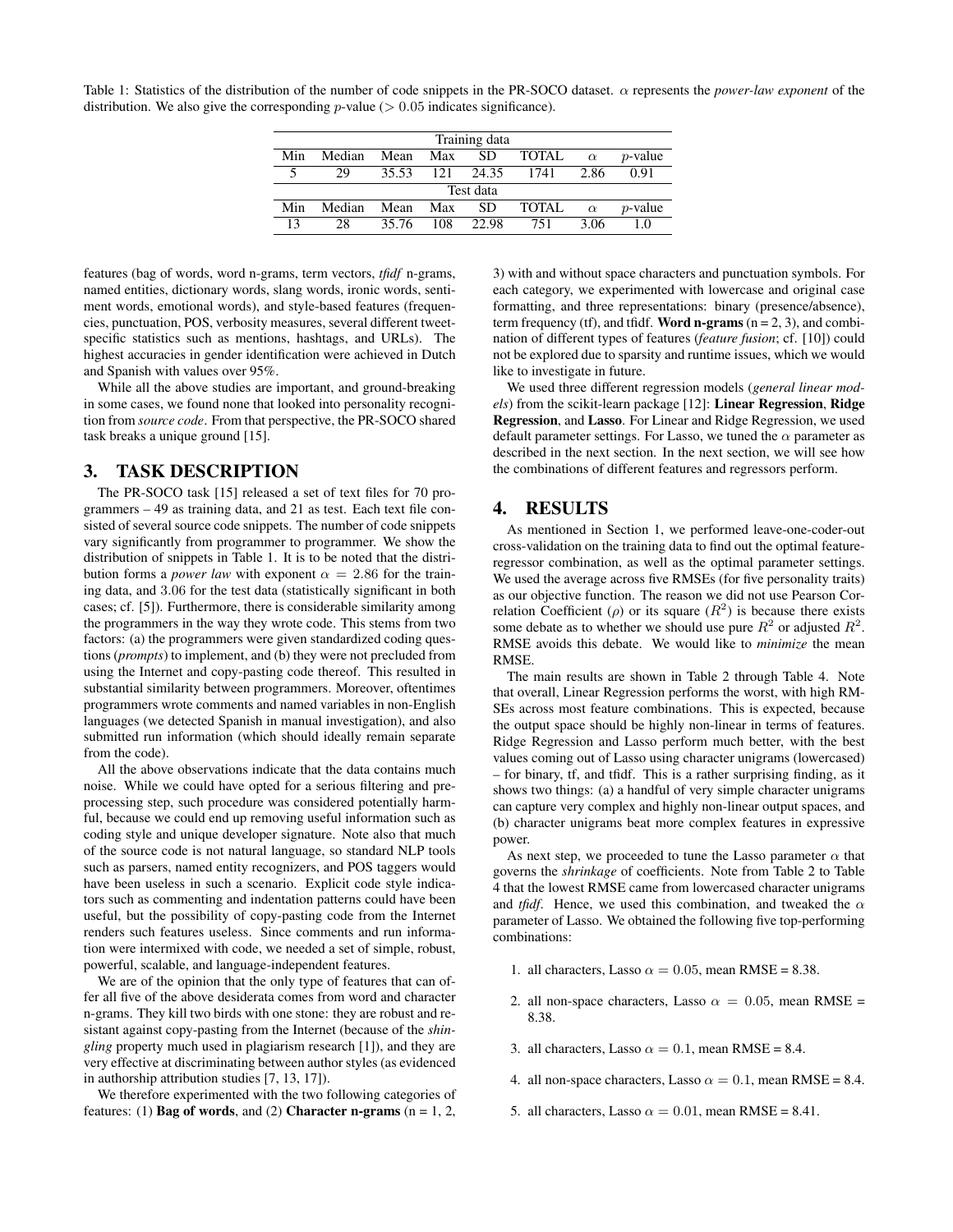Table 2: RMSE of leave-one-out cross-validation on the training data (default parameter settings for Lasso) with binary feature representation. Minimum values have been boldfaced. AW = all words, AC = all characters, SS = all characters except space, PP = all characters except punctuation, SP = all characters except space and punctuation.

| <b>Feature Representation</b> | <b>Feature Category</b>         | <b>Feature Type</b> | <b>Linear Regression</b> | <b>Ridge Regression</b> | Lasso |
|-------------------------------|---------------------------------|---------------------|--------------------------|-------------------------|-------|
| Binary (Presence/Absence)     | Word unigrams                   | AW                  | 2.82e12                  | 8.77                    | 8.89  |
|                               | Word unigrams (lowercased)      | AW                  | 5.53e12                  | 8.78                    | 8.95  |
|                               | Character unigrams              | AC                  | 5.83e12                  | 8.8                     | 8.66  |
|                               |                                 | SS                  | 1.34e13                  | 8.8                     | 8.66  |
|                               |                                 | PP                  | 4.14e12                  | 8.82                    | 8.65  |
|                               |                                 | <b>SP</b>           | 1.21e12                  | 8.82                    | 8.65  |
|                               | Character bigrams               | AC                  | 5.48e11                  | 8.97                    | 8.64  |
|                               |                                 | SS                  | 5.16e11                  | 9.4                     | 8.89  |
|                               |                                 | PP                  | 3.51e11                  | 9.75                    | 8.64  |
|                               |                                 | <b>SP</b>           | 4.19e11                  | 9.39                    | 8.86  |
|                               | Character trigrams              | AC                  | 3.91e12                  | 8.65                    | 8.72  |
|                               |                                 | SS                  | 4.72e12                  | 8.61                    | 8.68  |
|                               |                                 | PP                  | 5.32e12                  | 8.6                     | 8.83  |
|                               |                                 | <b>SP</b>           | 7.53e12                  | 8.73                    | 8.81  |
|                               | Character unigrams (lowercased) | AC                  | 7.99e12                  | 8.73                    | 8.54  |
|                               |                                 | SS                  | 1.54e13                  | 8.73                    | 8.54  |
|                               |                                 | PP                  | 2.43e13                  | 8.66                    | 8.51  |
|                               |                                 | <b>SP</b>           | 1.02e13                  | 8.66                    | 8.51  |
|                               | Character bigrams (lowercased)  | AC                  | 2.50e11                  | 9.11                    | 8.51  |
|                               |                                 | SS                  | 2.80e11                  | 10.11                   | 8.82  |
|                               |                                 | PP                  | 2.12e11                  | 9.82                    | 8.6   |
|                               |                                 | <b>SP</b>           | 4.85e11                  | 9.89                    | 8.87  |
|                               | Character trigrams (lowercased) | AC                  | 7.00e12                  | 8.72                    | 8.73  |
|                               |                                 | SS                  | 6.35e12                  | 8.69                    | 8.77  |
|                               |                                 | PP                  | 5.17e12                  | 8.7                     | 8.81  |
|                               |                                 | <b>SP</b>           | 5.55e12                  | 8.86                    | 8.92  |

Table 3: RMSE of leave-one-out cross-validation on the training data (default parameter settings for Lasso) with tf feature representation. Minimum value has been boldfaced. AW = all words,  $AC =$  all characters,  $SS =$  all characters except space,  $PP =$  all characters except punctuation, SP = all characters except space and punctuation.

| <b>Feature Representation</b> | <b>Feature Category</b>         | <b>Feature Type</b> | <b>Linear Regression</b> | <b>Ridge Regression</b> | Lasso |
|-------------------------------|---------------------------------|---------------------|--------------------------|-------------------------|-------|
| <b>Tf</b>                     | Word unigrams                   | AW                  | 2.63e11                  | 9.07                    | 8.96  |
|                               | Word unigrams (lowercased)      | AW                  | 4.50e11                  | 9.14                    | 9.01  |
|                               | Character unigrams              | AC                  | 8.75                     | 8.73                    | 8.6   |
|                               |                                 | SS                  | 8.77                     | 8.75                    | 8.63  |
|                               |                                 | PP                  | 8.72                     | 8.7                     | 8.63  |
|                               |                                 | <b>SP</b>           | 8.78                     | 8.77                    | 8.71  |
|                               | Character bigrams               | AC                  | 5.17e7                   | 13.9                    | 9.23  |
|                               |                                 | SS                  | 1.29e9                   | 14.23                   | 8.61  |
|                               |                                 | PP                  | 1.82e7                   | 13.22                   | 9.31  |
|                               |                                 | <b>SP</b>           | 4.02e8                   | 14.97                   | 8.77  |
|                               | Character trigrams              | AC                  | 3.03e8                   | 9.53                    | 8.89  |
|                               |                                 | SS                  | 2.55e11                  | 9.58                    | 9.02  |
|                               |                                 | PP                  | 2.91e8                   | 10.09                   | 9.22  |
|                               |                                 | <b>SP</b>           | 7.80e11                  | 10.21                   | 9.06  |
|                               | Character unigrams (lowercased) | AC                  | 8.61                     | 8.59                    | 8.49  |
|                               |                                 | SS                  | 8.67                     | 8.65                    | 8.56  |
|                               |                                 | PP                  | 8.48                     | 8.47                    | 8.43  |
|                               |                                 | <b>SP</b>           | 8.52                     | 8.51                    | 8.48  |
|                               | Character bigrams (lowercased)  | AC                  | 1.18e7                   | 16.43                   | 8.8   |
|                               |                                 | SS                  | 1.14e9                   | 17.02                   | 8.67  |
|                               |                                 | PP                  | 157.72                   | 14.69                   | 9.22  |
|                               |                                 | <b>SP</b>           | 95.91                    | 16.16                   | 8.97  |
|                               | Character trigrams (lowercased) | AC                  | 6.55e8                   | 9.85                    | 9.17  |
|                               |                                 | SS                  | 1.27e11                  | 9.93                    | 9.4   |
|                               |                                 | PP                  | 1.96e8                   | 10.89                   | 9.81  |
|                               |                                 | <b>SP</b>           | 2.69e10                  | 11.24                   | 9.45  |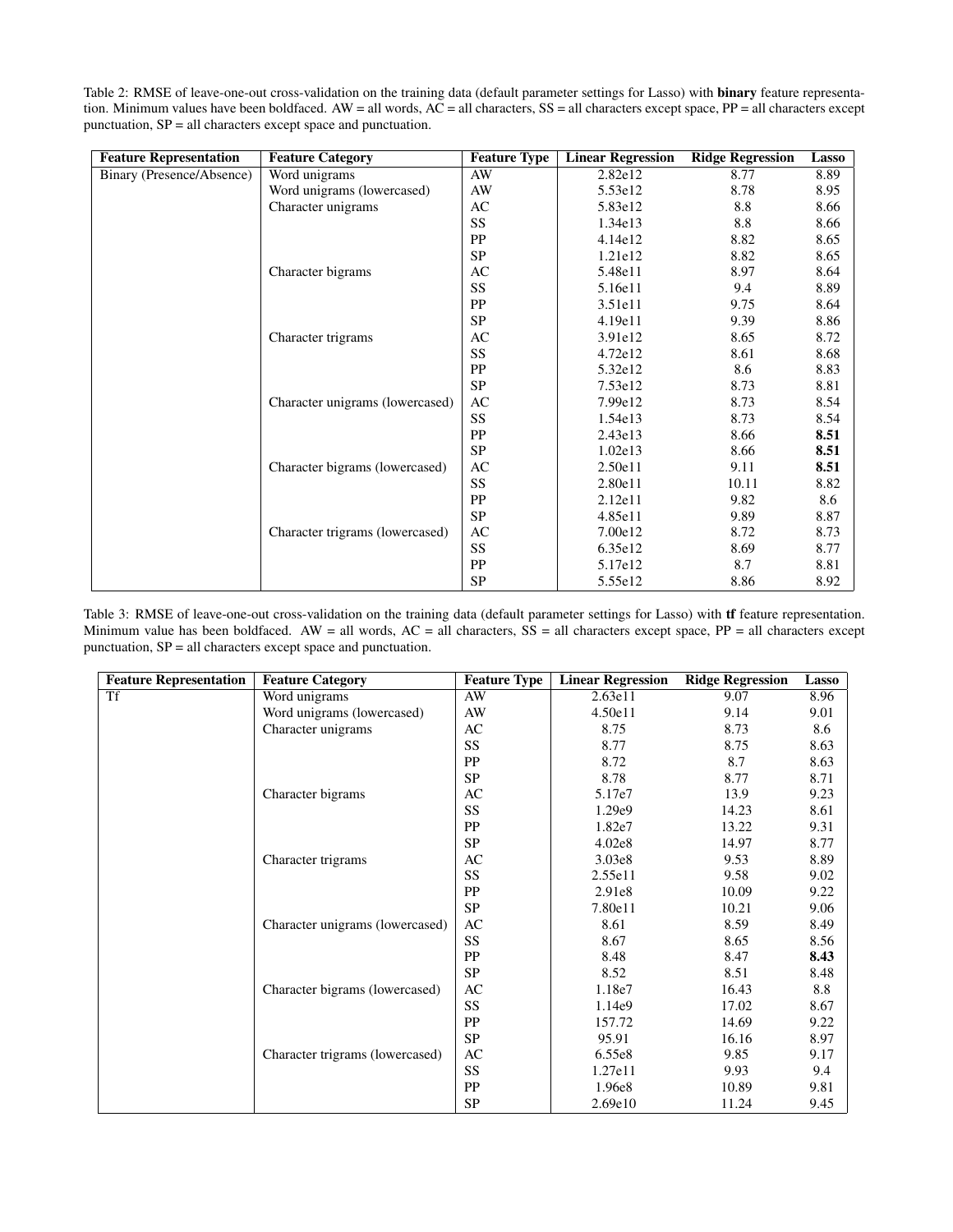Table 4: RMSE of leave-one-out cross-validation on the training data (default parameter settings for Lasso) with **tfidf** feature representation. Minimum values have been boldfaced.  $AW = all$  words,  $AC = all$  characters,  $SS = all$  characters except space,  $PP = all$  characters except punctuation, SP = all characters except space and punctuation.

| <b>Feature Representation</b> | <b>Feature Category</b>         |           | <b>Linear Regression</b> | <b>Ridge Regression</b> | Lasso |
|-------------------------------|---------------------------------|-----------|--------------------------|-------------------------|-------|
| Tfidf                         | Word unigrams                   | AW        | 1.56e12                  | 8.7                     | 8.63  |
|                               | Word unigrams (lowercased)      | AW        | 1.61e12                  | 8.72                    | 8.66  |
|                               | Character unigrams              | AC        | 8.73                     | 8.61                    | 8.47  |
|                               |                                 | SS        | 8.73                     | 8.61                    | 8.47  |
|                               |                                 | PP        | 8.79                     | 8.74                    | 8.6   |
|                               |                                 | <b>SP</b> | 8.79                     | 8.74                    | 8.6   |
|                               | Character bigrams               | AC        | 3.12e10                  | 13.2                    | 9.51  |
|                               |                                 | SS        | 3.69e10                  | 15.1                    | 9.66  |
|                               |                                 | PP        | 2.71e10                  | 18.91                   | 8.87  |
|                               |                                 | <b>SP</b> | 9.82e9                   | 19.09                   | 8.9   |
|                               | Character trigrams              | AC        | 8.12e11                  | 9.45                    | 9.62  |
|                               |                                 | SS        | 1.96e12                  | 9.48                    | 9.01  |
|                               |                                 | PP        | 1.86e12                  | 9.46                    | 9.22  |
|                               |                                 | <b>SP</b> | 2.74e12                  | 9.82                    | 9.4   |
|                               | Character unigrams (lowercased) | AC        | 8.56                     | 8.49                    | 8.4   |
|                               |                                 | SS        | 8.56                     | 8.49                    | 8.4   |
|                               |                                 | PP        | 8.55                     | 8.53                    | 8.48  |
|                               |                                 | <b>SP</b> | 8.55                     | 8.53                    | 8.48  |
|                               | Character bigrams (lowercased)  | AC        | 3.79e9                   | 16.36                   | 9.67  |
|                               |                                 | SS        | 9.19e9                   | 16.58                   | 9.81  |
|                               |                                 | PP        | 161.94                   | 20.48                   | 8.88  |
|                               |                                 | <b>SP</b> | 4.38e10                  | 22.97                   | 9.2   |
|                               | Character trigrams (lowercased) | AC        | 2.02e12                  | 9.56                    | 10.15 |
|                               |                                 | SS        | 1.86e12                  | 9.44                    | 8.81  |
|                               |                                 | PP        | 7.17e11                  | 10.28                   | 9.93  |
|                               |                                 | <b>SP</b> | 3.98e11                  | 10.59                   | 9.05  |

We used the corresponding models on the test data as our five runs. The final results from five runs are shown in Table 5. Our Run 5 achieved the best RMSE on extroversion (8.60) and competitive results on other traits. We believe that with more parameter tuning and feature engineering (e.g., word n-grams), we can beat the performance of our existing system and be able to advance the state-of-the-art in this challenging and interesting task.

# 5. CONCLUSION

In this paper, we reported the design, feature engineering, and evaluation of the BESUMich system submitted to the PR-SOCO Shared Task [15]. One of our runs achieved the best RMSE on extroversion, and all five runs performed competitively. We could not experiment with word n-grams due to sparsity and runtime issues, but we hope to resolve them in future work. Future research directions include a more rigorous feature engineering and parameter tuning step, along with *feature ranking* to identify which features are the most important in this task. Another interesting idea will be to explore the *learning curve* to see how much training data is sufficient to obtain reasonable RMSE values. Similarly, a *feature curve* will be able to indicate a reasonable vocabulary size for the experiments we performed. Overall, we are hopeful that our methodology, combined with the methods presented by other participants, will significantly advance future research in this domain.

# 6. REFERENCES

[1] S. M. Alzahrani, N. Salim, and A. Abraham. Understanding Plagiarism Linguistic Patterns, Textual Features, and Detection Methods. *Trans. Sys. Man Cyber Part C*, 42(2):133–149, Mar. 2012.

- [2] S. Argamon, S. Dhawle, M. Koppel, and J. W. Pennebaker. Lexical Predictors of Personality Type. In *Proceedings of the 2005 Joint Annual Meeting of the Interface and the Classification Society of North America*, 2005.
- [3] S. Argamon, M. Koppel, J. W. Pennebaker, and J. Schler. Automatically Profiling the Author of an Anonymous Text. *Commun. ACM*, 52(2):119–123, Feb. 2009.
- [4] F. Celli, B. Lepri, J.-I. Biel, D. Gatica-Perez, G. Riccardi, and F. Pianesi. The Workshop on Computational Personality Recognition 2014. In *Proceedings of the 22Nd ACM International Conference on Multimedia*, MM '14, pages 1245–1246, New York, NY, USA, 2014. ACM.
- [5] A. Clauset, C. R. Shalizi, and M. E. J. Newman. Power-Law Distributions in Empirical Data. *SIAM Rev.*, 51(4):661–703, Nov. 2009.
- [6] P. T. Costa Jr. and R. R. McCrae. The Revised NEO Personality Inventory (NEO-PI-R). *The SAGE Handbook of Personality Theory and Assessment*, 2:179–198, 2008.
- [7] H. J. Escalante, T. Solorio, and M. Montes-y Gomez. Local Histograms of Character N-grams for Authorship Attribution. In *Proceedings of the 49th Annual Meeting of the Association for Computational Linguistics: Human Language Technologies*, pages 288–298, Portland, Oregon, USA, June 2011. Association for Computational Linguistics.
- [8] D. Estival, T. Gaustad, S. B. Pham, W. Radford, and B. Hutchinson. Author Profiling for English Emails. In *Proceedings of the 10th Conference of the Pacific Association for Computational Linguistics (PACLING'07)*, pages 263–272, 2007.
- [9] A. Genkin, D. D. Lewis, and D. Madigan. Large-Scale